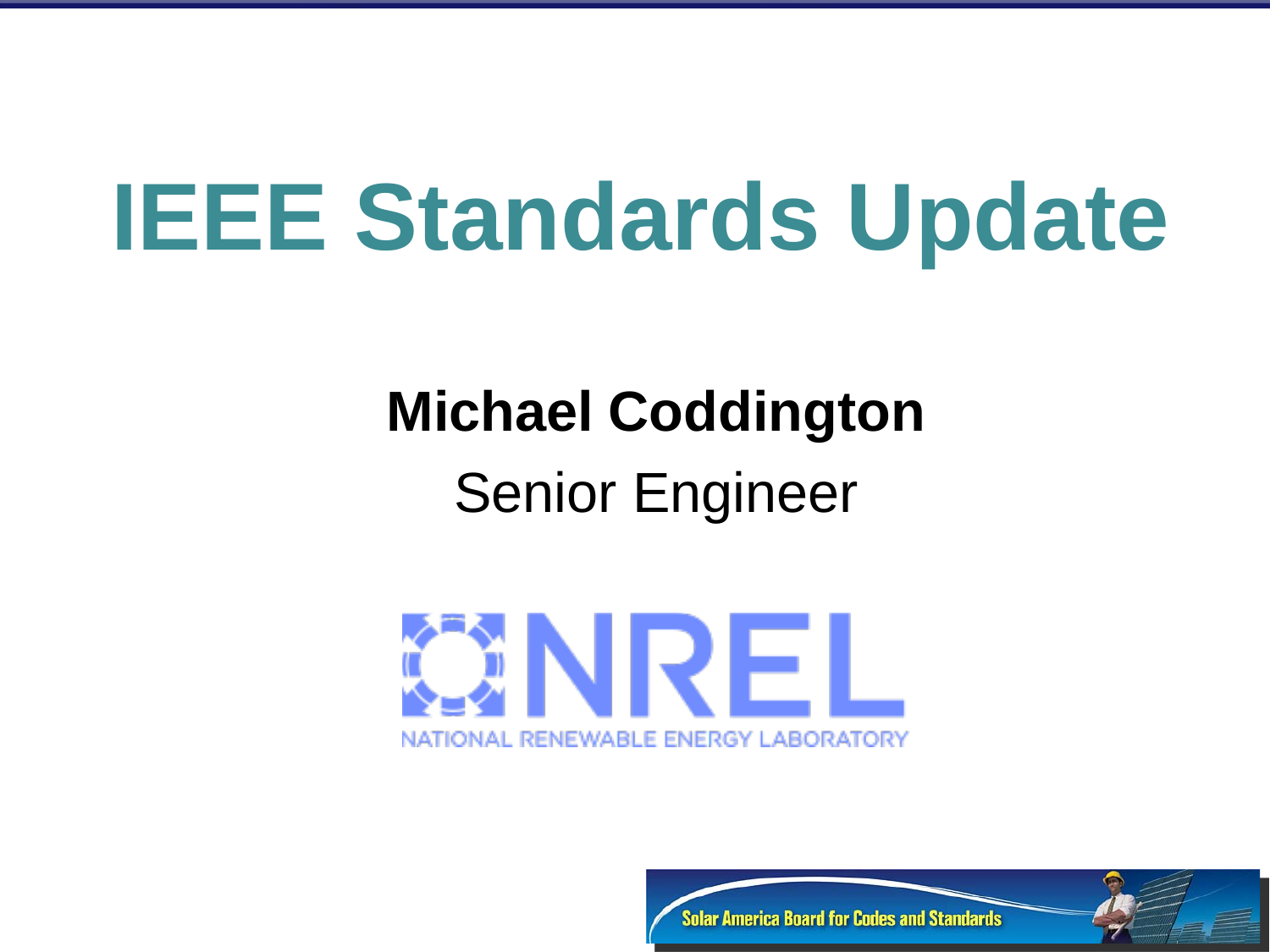## Active Photovoltaic Standards

- Recommended Practice for Installation and Maintenance of **Lead-Acid Batteries** for Photovoltaic Systems
- [1013](http://grouper.ieee.org/groups/scc21/pv/1013.html)TM Recommended Practice for Sizing **Lead-Acid Batteries** for Stand-Alone Photovoltaic Systems
- [1361](http://grouper.ieee.org/groups/scc21/pv/1361.html)TM Guide for Selection, Charging, Test and Evaluation of **Lead-Acid Batteries** Used in Stand-Alone Photovoltaic Systems
	- Recommended Practice for Testing the Performance of Stand Alone Photovoltaic Systems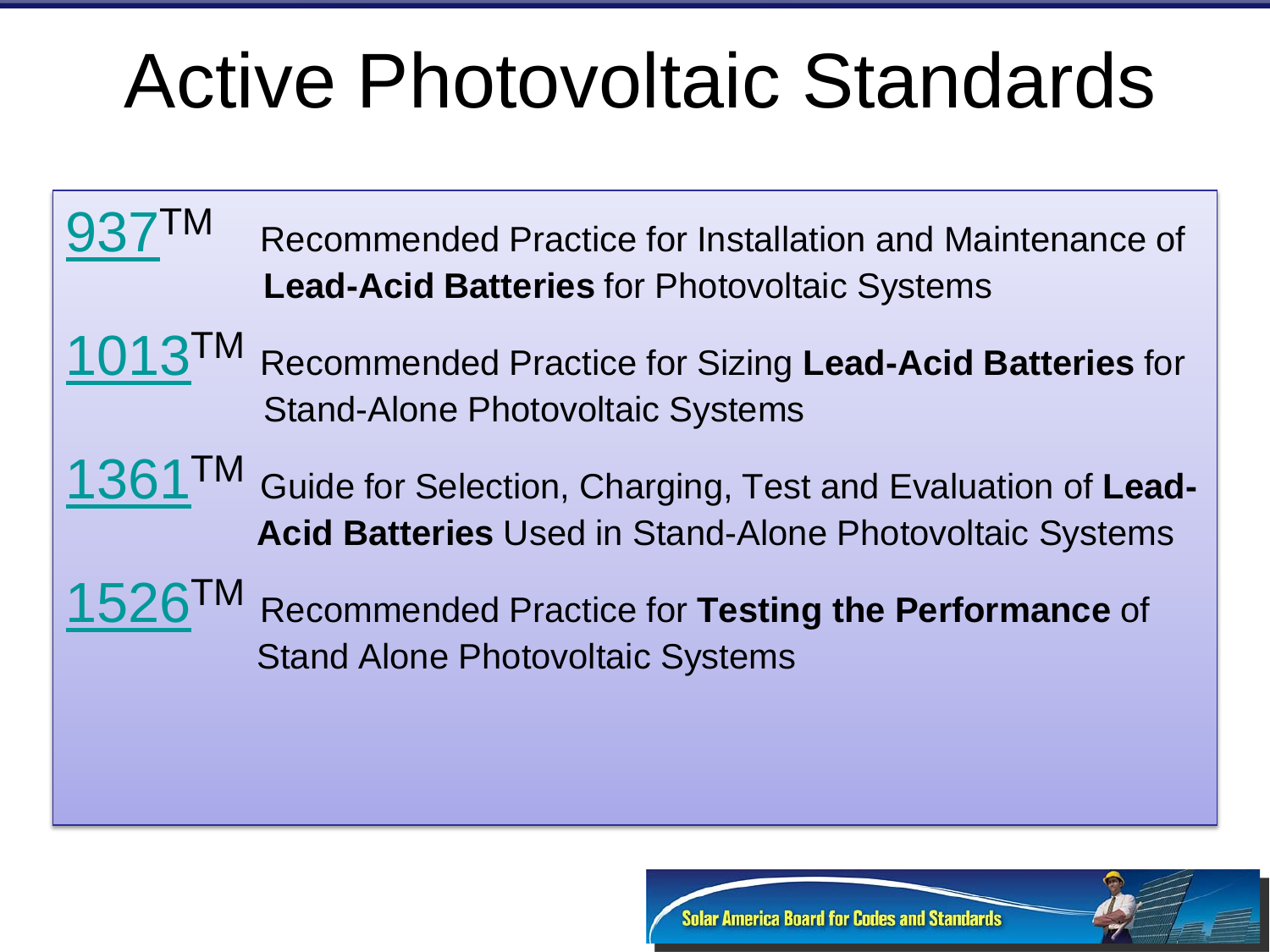## Active Photovoltaic Standards

- [1561](http://grouper.ieee.org/groups/scc21/pv/1561.html)TM Guide for Optimizing the Performance and Life of **Lead-Acid Batteries** in Remote Hybrid Power Systems
- [1562](http://grouper.ieee.org/groups/scc21/pv/1562.html)TM Guide for **Array and Battery Sizing** in Stand-Alone Photovoltaic Systems
- [1661](http://grouper.ieee.org/groups/scc21/pv/1661.html)TM Guide for Test and Evaluation of **Lead-Acid Batteries** Used in Photovoltaic (PV) Hybrid Power Systems

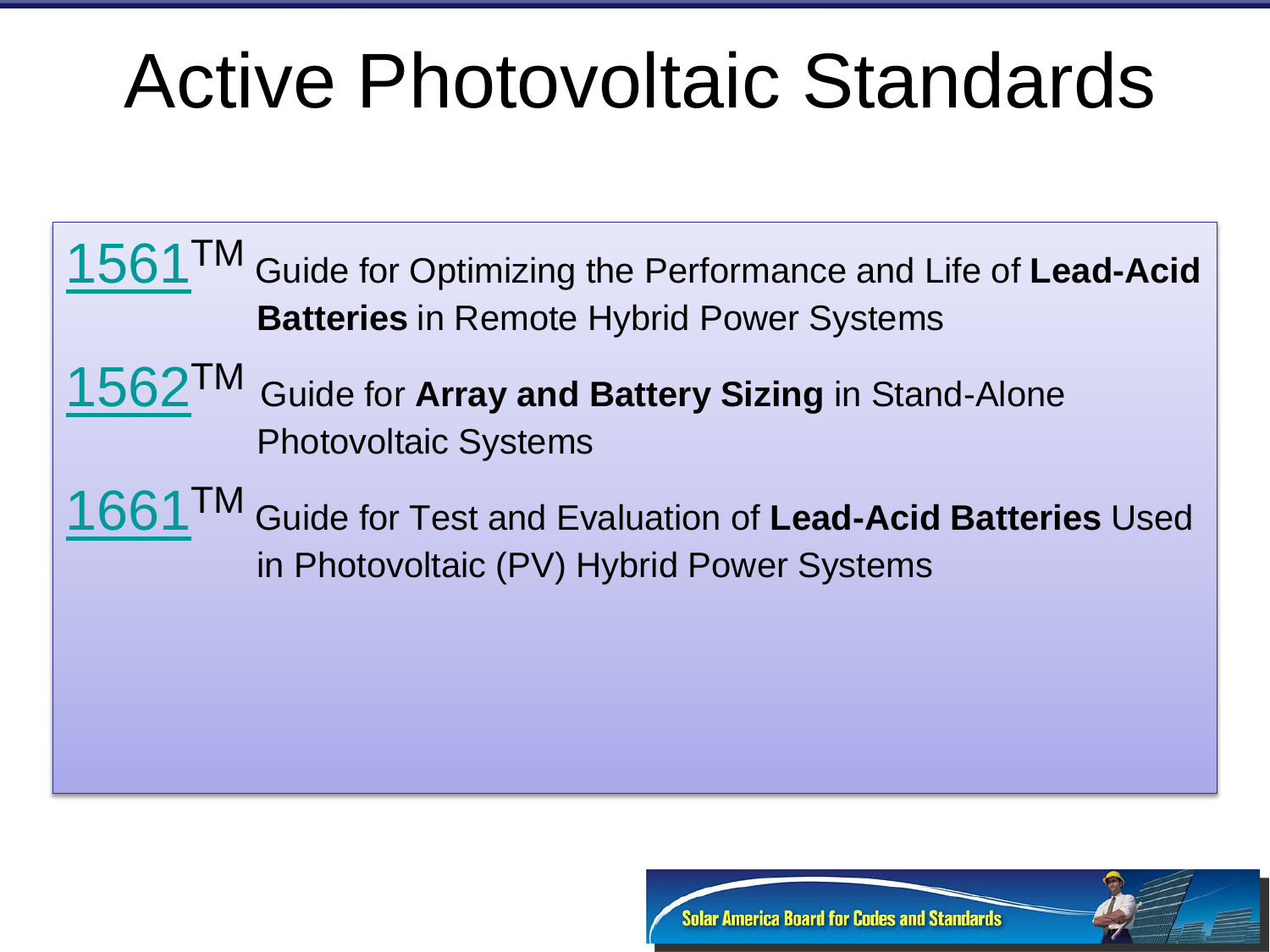## Active Interconnection Standards

**IEEE 1547 ™ Interconnecting DR [IEEE 1547.1](http://grouper.ieee.org/groups/scc21/pv/1526.html) ™ Conformance Tests [IEEE 1547.2](http://grouper.ieee.org/groups/scc21/pv/1526.html) ™ Application Guide -1547 [IEEE 1547.3](http://grouper.ieee.org/groups/scc21/pv/1526.html) ™ Monitoring, Information,** Control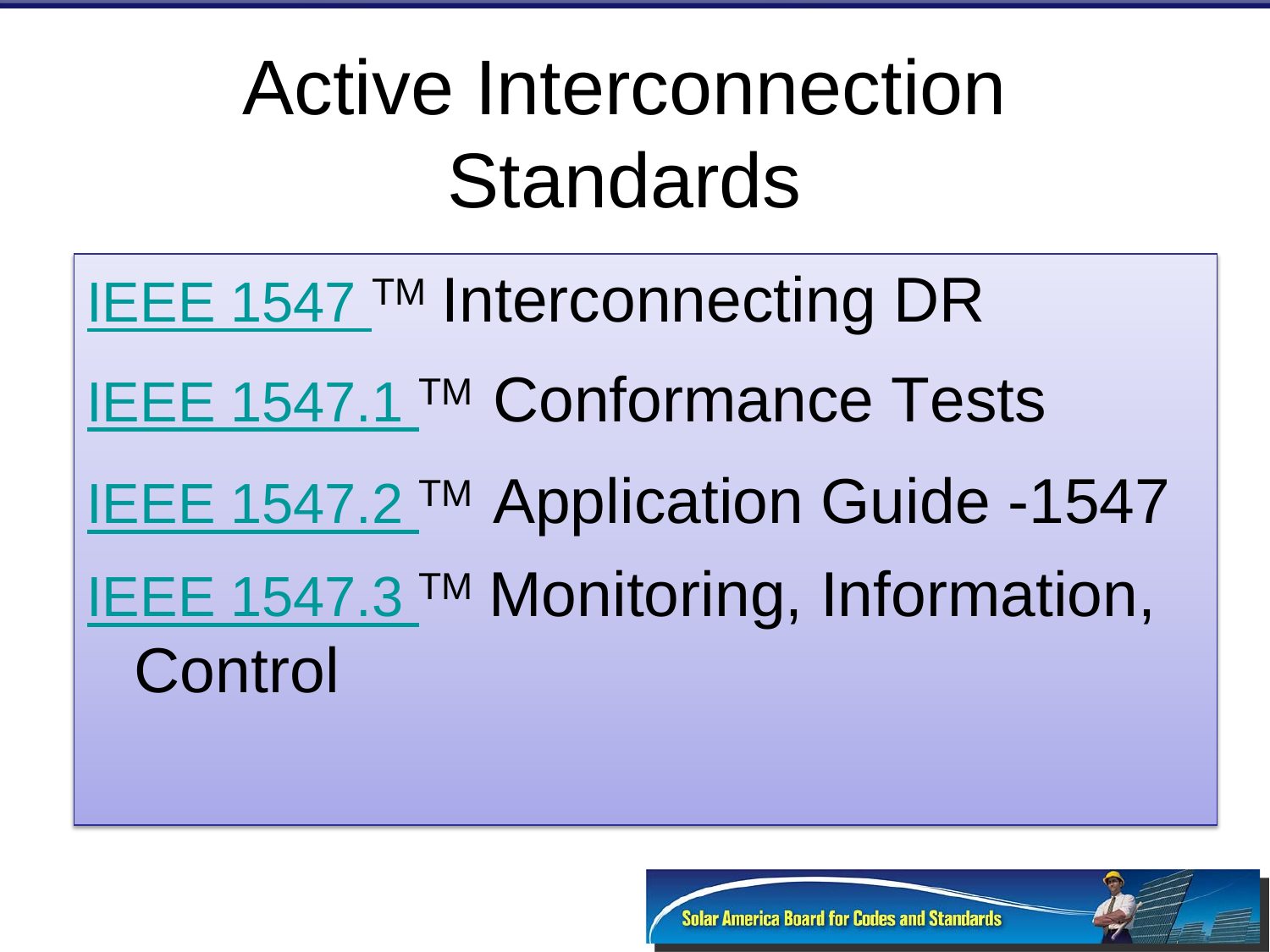### **[IEEE P2030](http://grouper.ieee.org/groups/scc21/pv/1526.html)**

Draft Guide for **Smart Grid Interoperability** of Energy Technology and Information Technology Operation with Electric Power System (EPS) and End-Use Applications and Loads

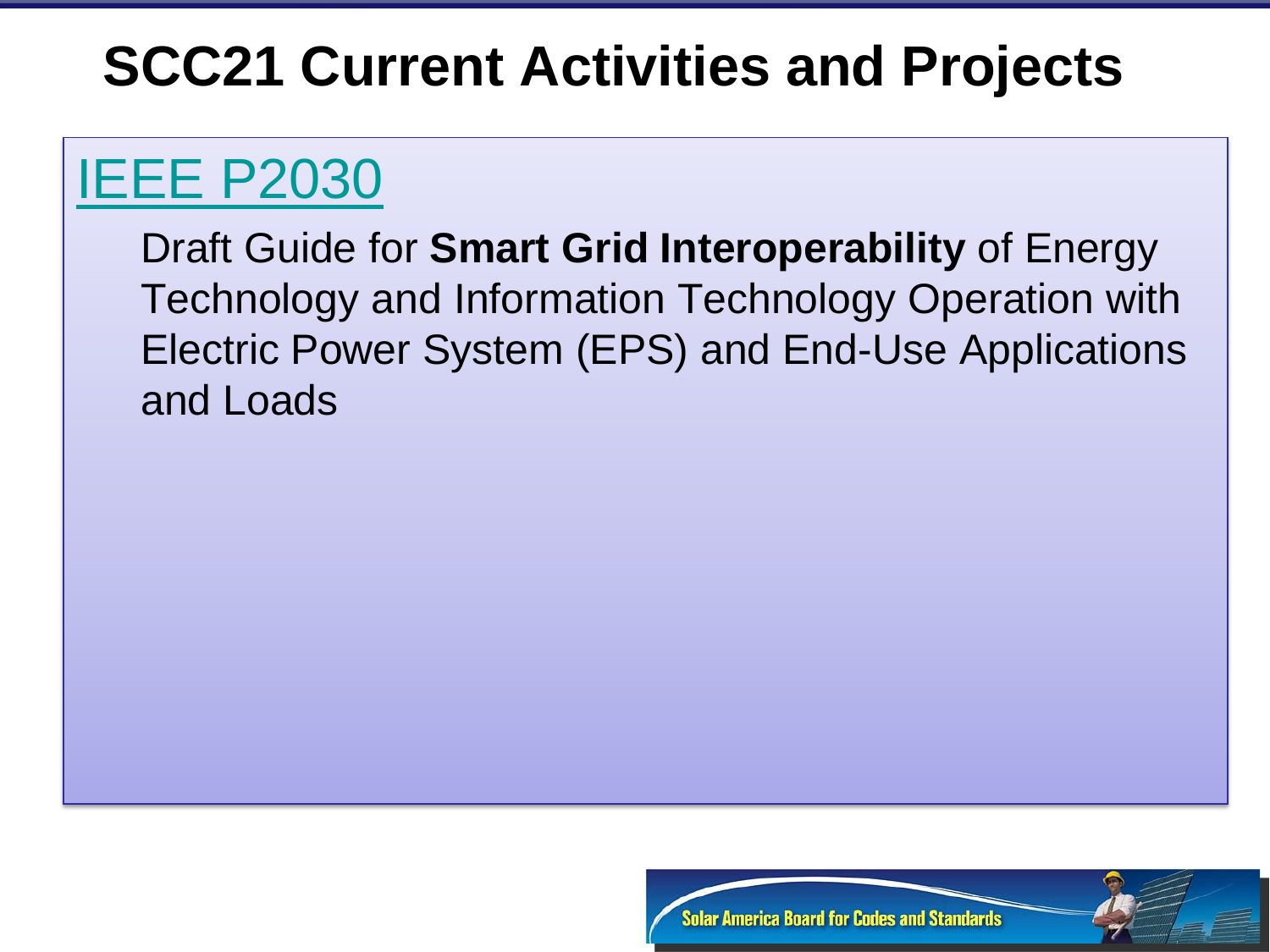## [IEEE P1547.4](http://grouper.ieee.org/groups/scc21/pv/1526.html)

Draft Guide for Design, Operation, and Integration of Distributed Resource **Island Systems** With Electric Power Systems

#### [IEEE P1547.5](http://grouper.ieee.org/groups/scc21/pv/1526.html)

Draft Technical Guidelines for Interconnection of Electric Power Sources **Greater than 10MVA** to the Power Transmission Grid

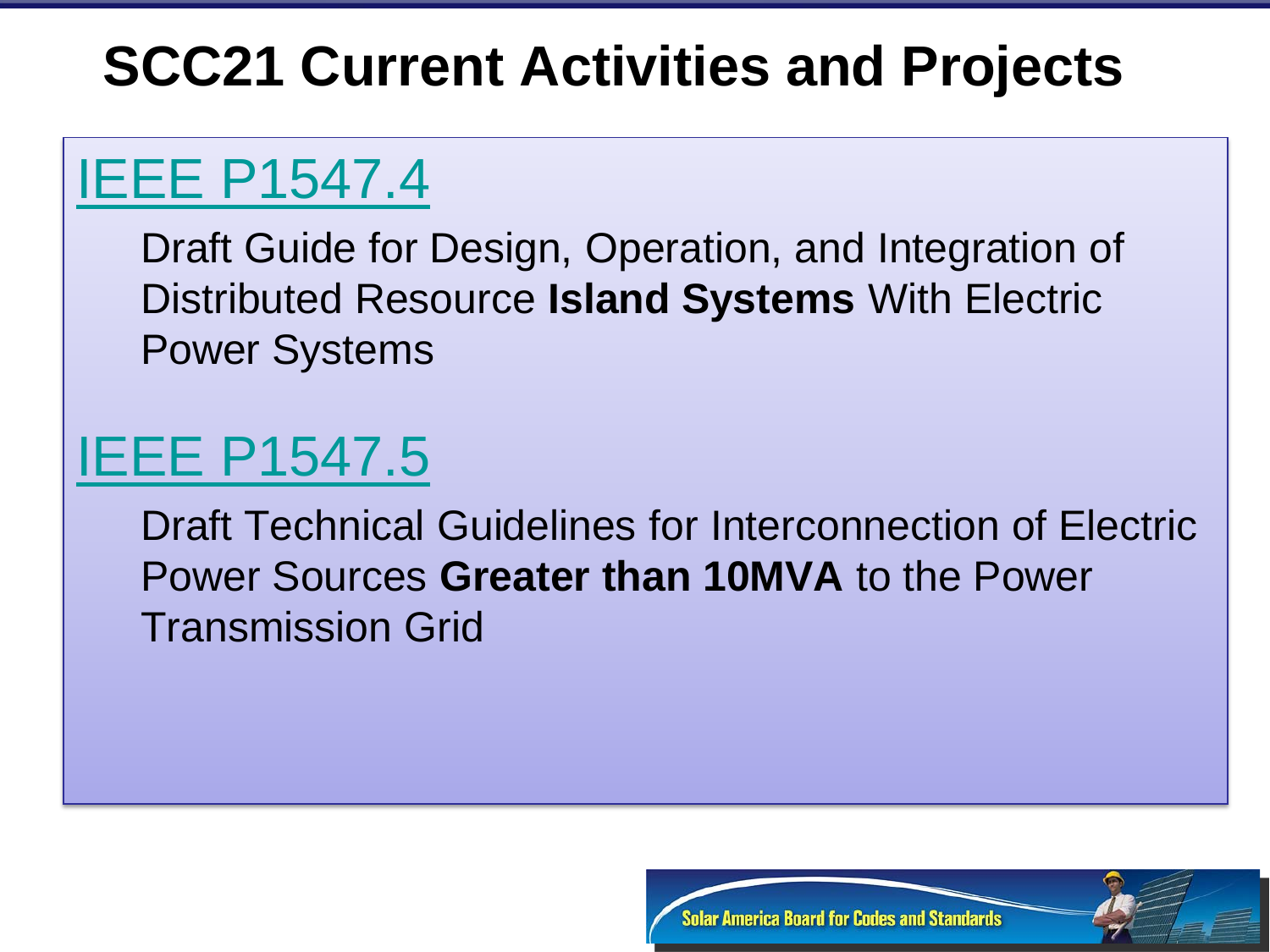#### [IEEE P1547.6](http://grouper.ieee.org/groups/scc21/pv/1526.html)

Draft Recommended Practice For Interconnecting Distributed Resources With Electric Power Systems Distribution **Secondary Networks**

### [IEEE P1547.7](http://grouper.ieee.org/groups/scc21/pv/1526.html)

Draft Guide to Conducting Distribution **Impact Studies** for Distributed Resource Interconnection

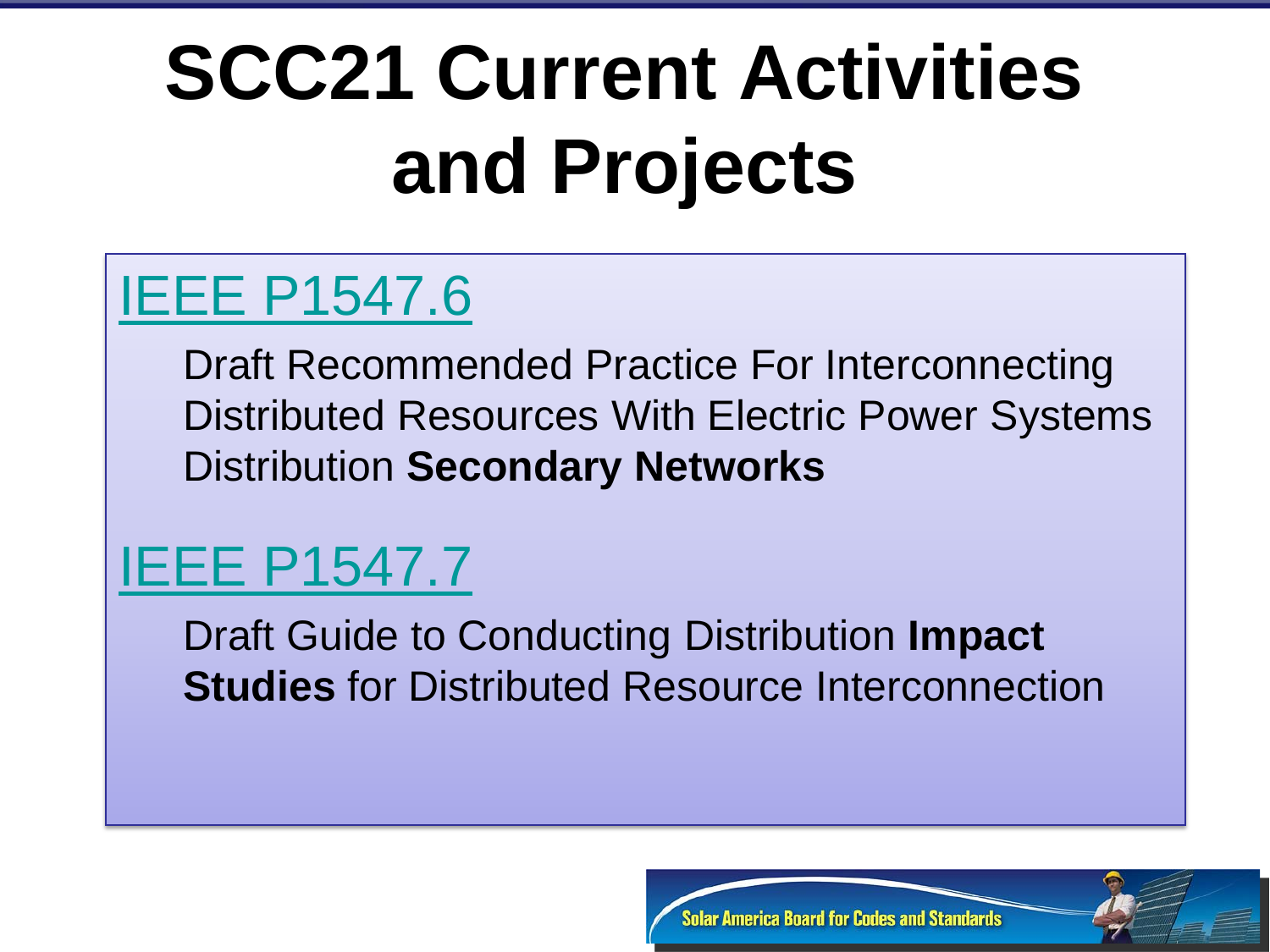#### [IEEE P1547.8](http://grouper.ieee.org/groups/scc21/pv/1526.html)

Recommended Practice for Establishing Methods and Procedures that Provide Supplemental Support for Implementation Strategies for **Expanded Use of IEEE Standard 1547**

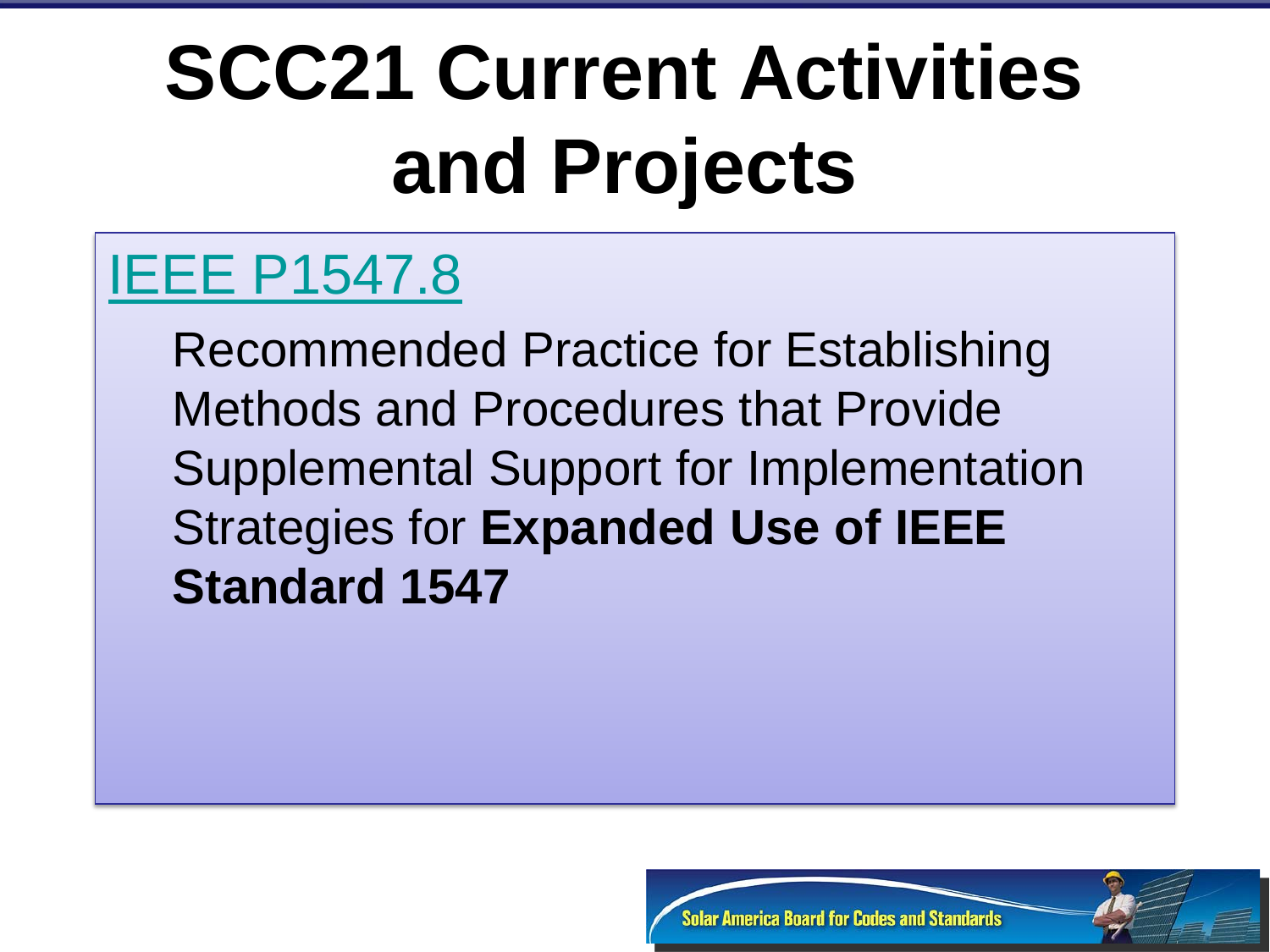## **P1547.8 Writing Groups**

Voltage Regulation

**Monitoring** 

Response to Area EPS Abnormal Conditions

Power Quality

Coordination with NEC/UL1741

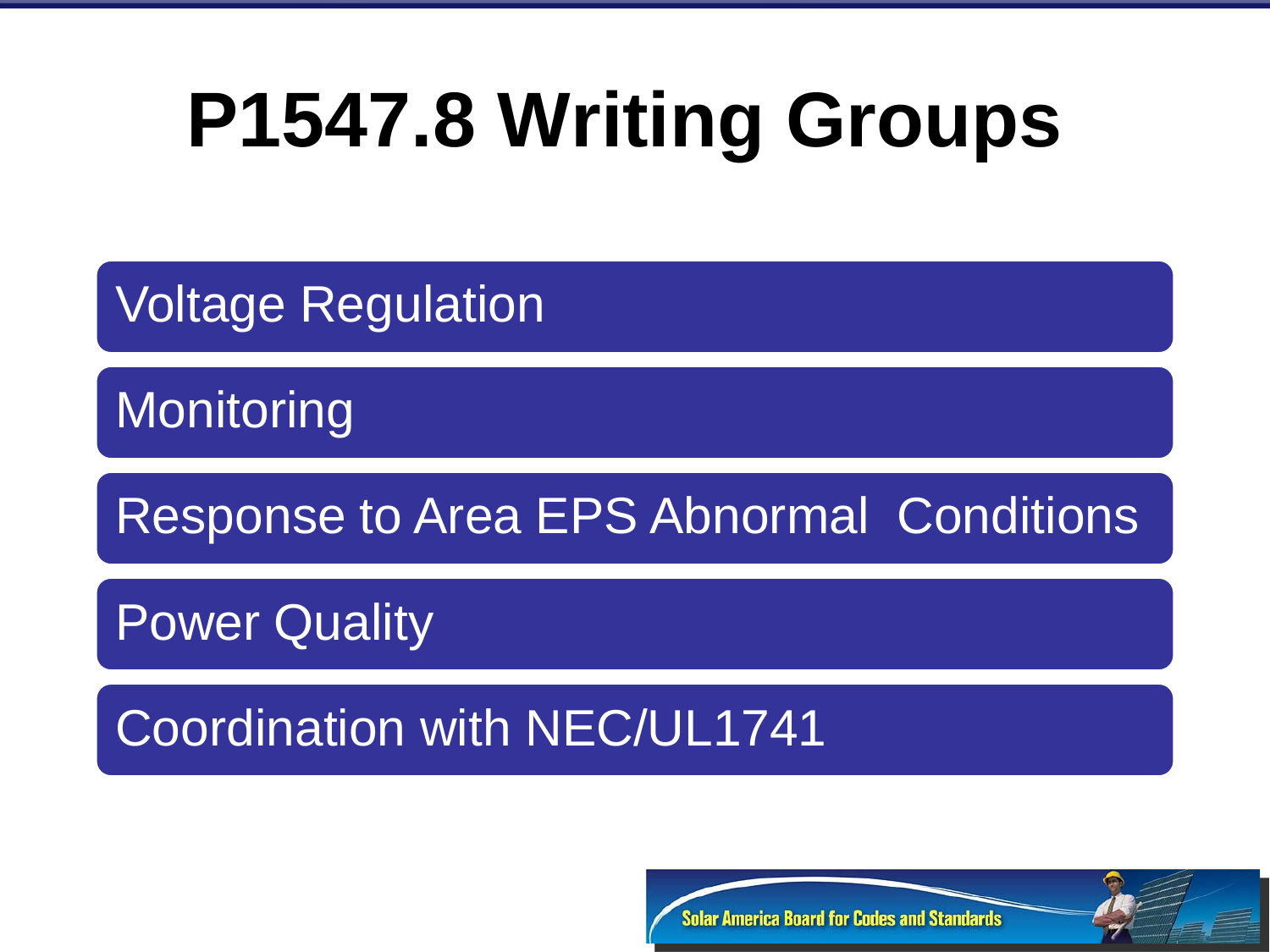# **P1547.8 Writing Groups**

Additional Data- Behavior of inverters, harmonic levels, etc.

DR facilities 10-20 MW connected to area EPS **systems** 

Optimizing group behavior of multiple DRs; system optimization

DR required to see faults; clarification of best practices